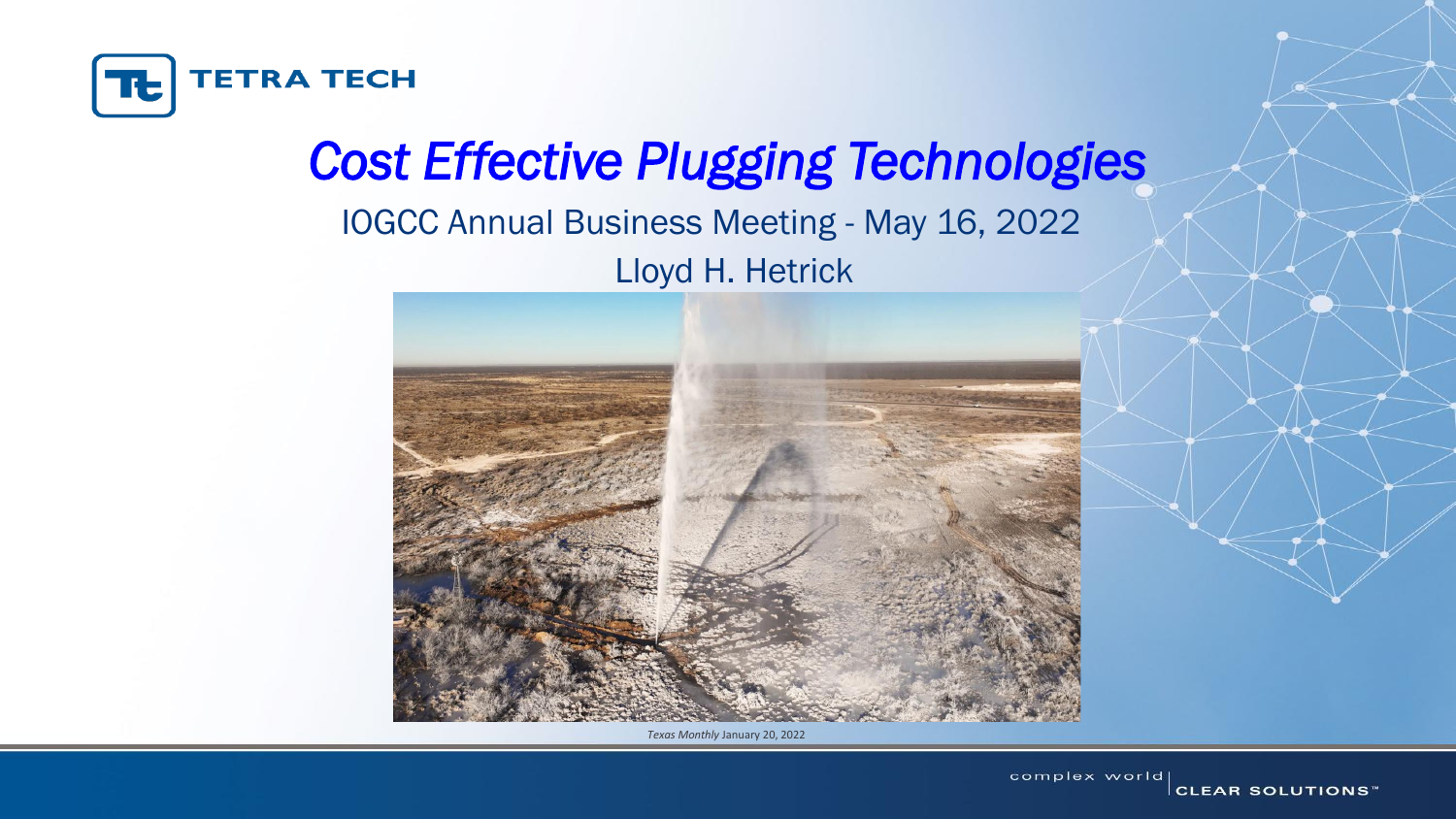

#### *Cost Effective Plugging Technologies*  are not exclusively about the technology

- A. The E&P Sector exists today as a result of technology
	- Access to new basins: deepwater offshore and artic
	- Improved drilling success rates driven by data collection, processing and interpretation
	- E&P developments today are safer, better, faster, and lower cost
- B. Technology advancements lead to more technology advancements
	- Horizontal drilling example
- C. Efficiency gains accompany technology advancements to provide meaningful industry breakthroughs
	- Drilling, Completion, Production, and P&As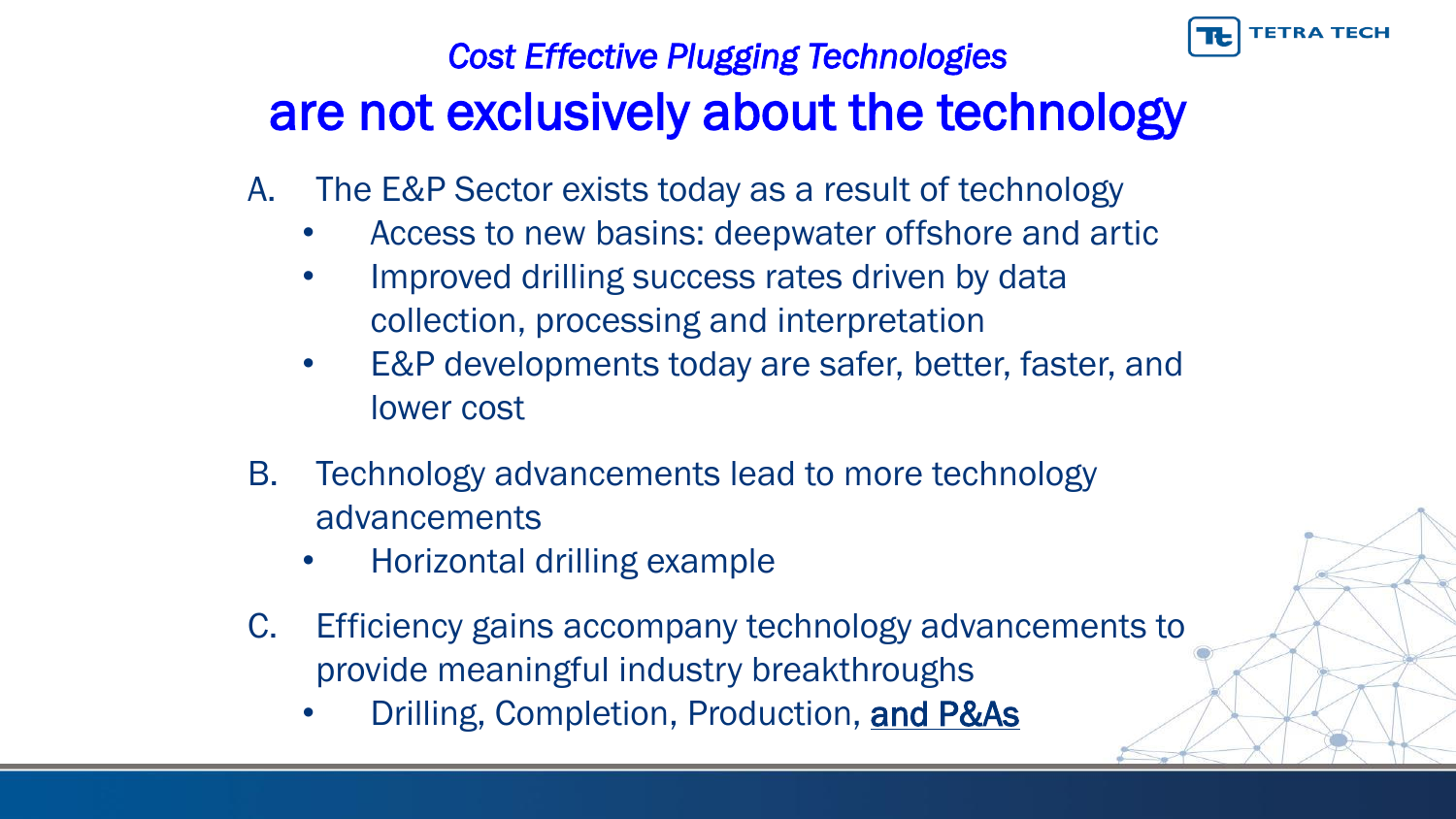

#### *Cost Effective Plugging Technologies*  are not exclusively about the technology

- A. Not every new technology works in *all* applications
	- Coiled tubing drilling
- B. Not every new technology *makes sense*
	- Nuclear fracking
- C. Not every new technology is *commercially viable*
	- Produced water treatment
- D. So why should we expect anything different for P&As?
- E. The good news is that P&A technology is derived from drilling, completion, and production technology that will always be seeking safer, better, faster, and lower cost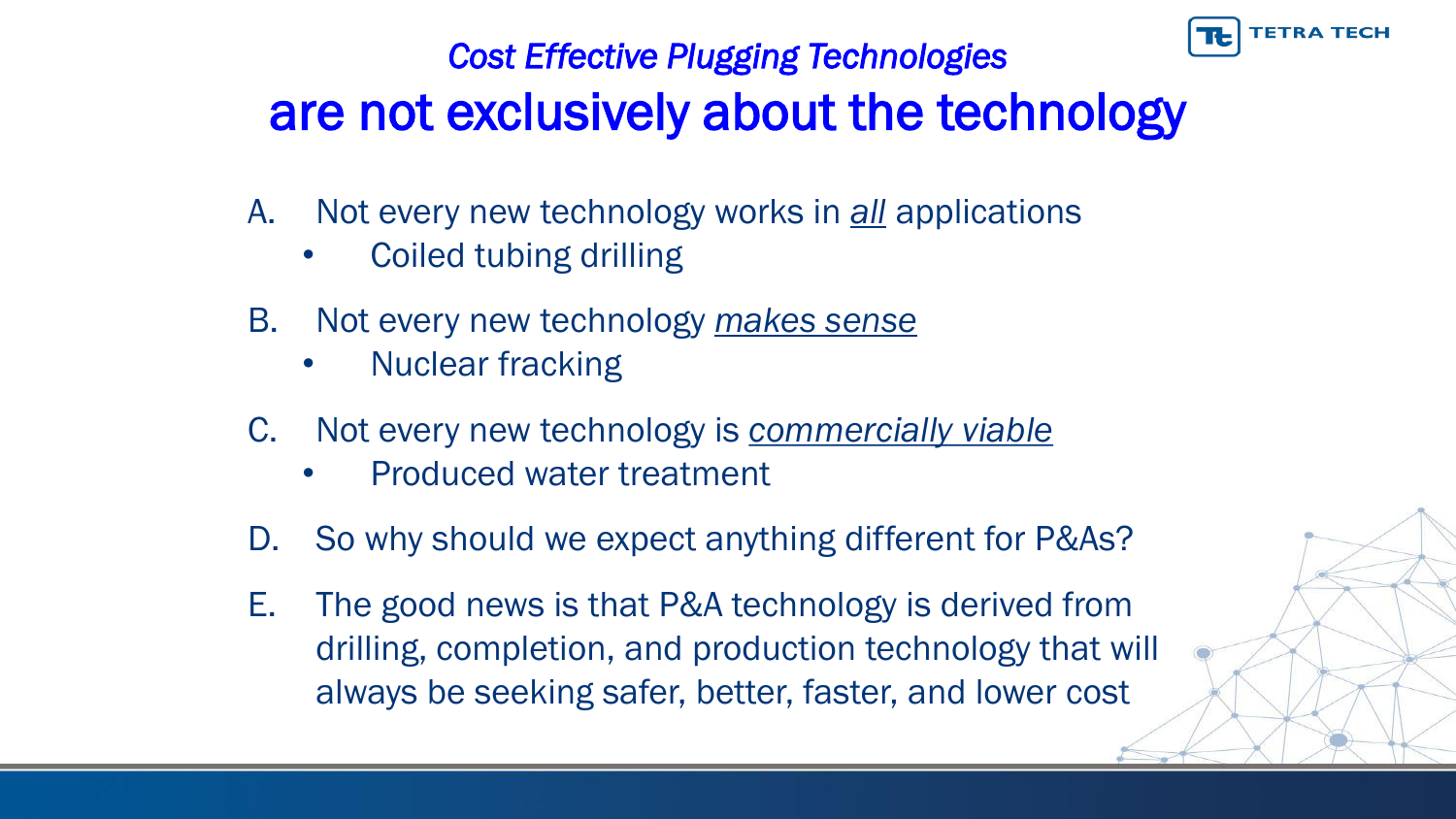

# *Cost Effective Plugging Technologies*  P&A focused technology does exist

- Q: Name one "new" technology exclusive to well P&As
- A: Artificial Magma, from 2018 news reports:

*Developed by Interwell Norway, the technique uses thermite – more commonly used in the welding of railway track segments – which simulates the eruption of a volcano, creating artificial magma that fuses infrastructure to the surrounding rock.*

*It's very hard to say the price right now. It's a question I've been asked a lot recently! We know we aren't able to compete with traditional onshore requirements consisting of just one plug and eight metres of cement. That is so cheap, we don't have a chance*.

[Artificial magma: Could it work for sealing offshore wells? \(offshore-technology.com\)](https://www.offshore-technology.com/analysis/artificial-magma-work-sealing-offshore-wells/)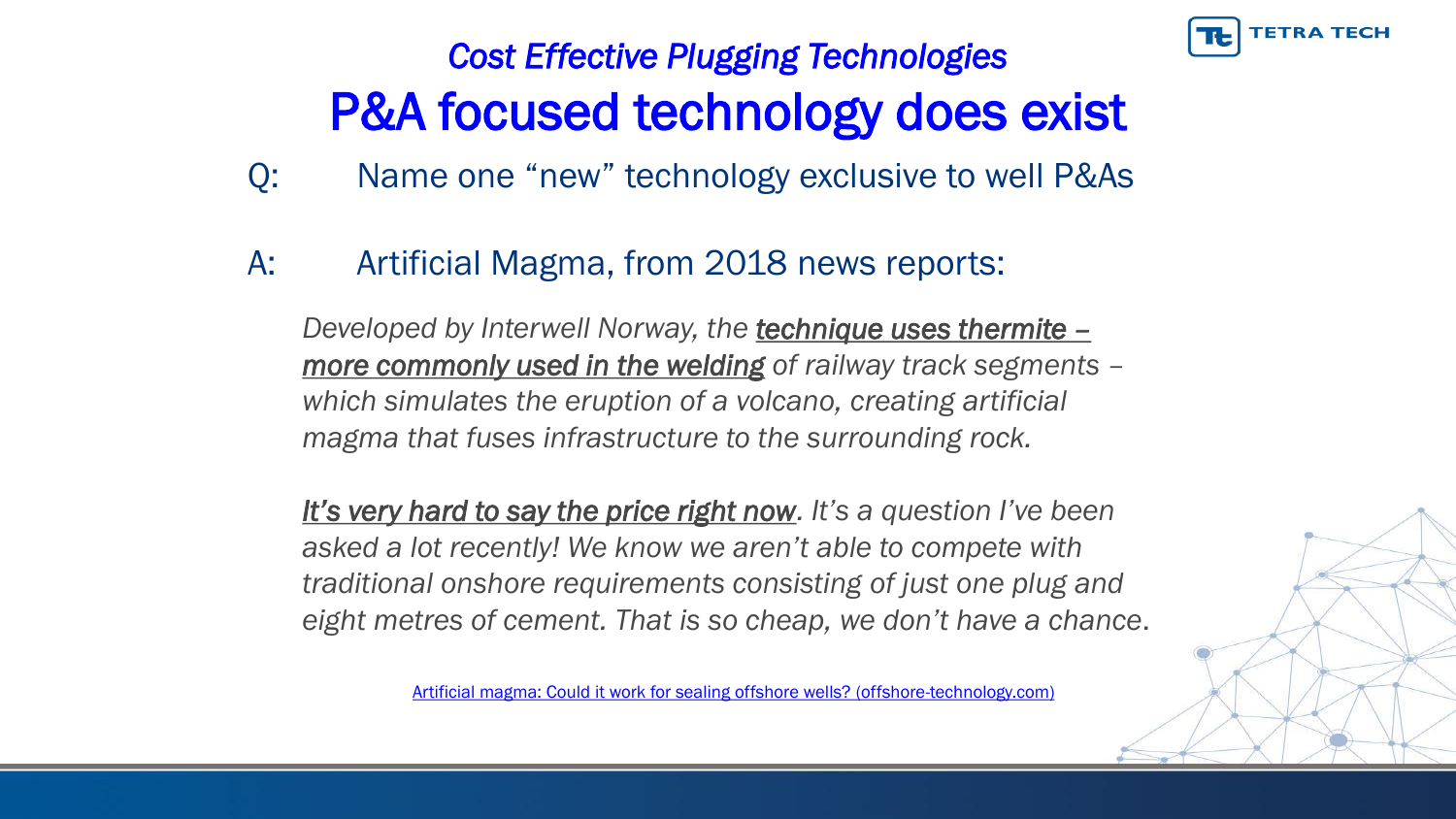

# *Cost Effective Plugging Technologies*  Regrow Act Funding

- A. \$4.7B being made available to address orphan wells
- B. Funds are available for State, Tribal, and Federal wells
- C. \$20M incentive for states that update their plugging rules
- D. "The Department is taking a thoughtful and methodical approach to implementing the orphaned oil and gas well program that aims to get money to states as quickly as possible…"
- E. "….while being responsible stewards of taxpayer dollars."
- F. "….We are committed to ensuring states receive investments equitably and based on data-driven needs," DOI Secretary Haaland.

[Biden Administration Announces \\$1.15 Billion for States to Create Jobs Cleaning Up Orphaned Oil and Gas Wells | U.S. Department of the Interior](https://www.doi.gov/pressreleases/biden-administration-announces-115-billion-states-create-jobs-cleaning-orphaned-oil)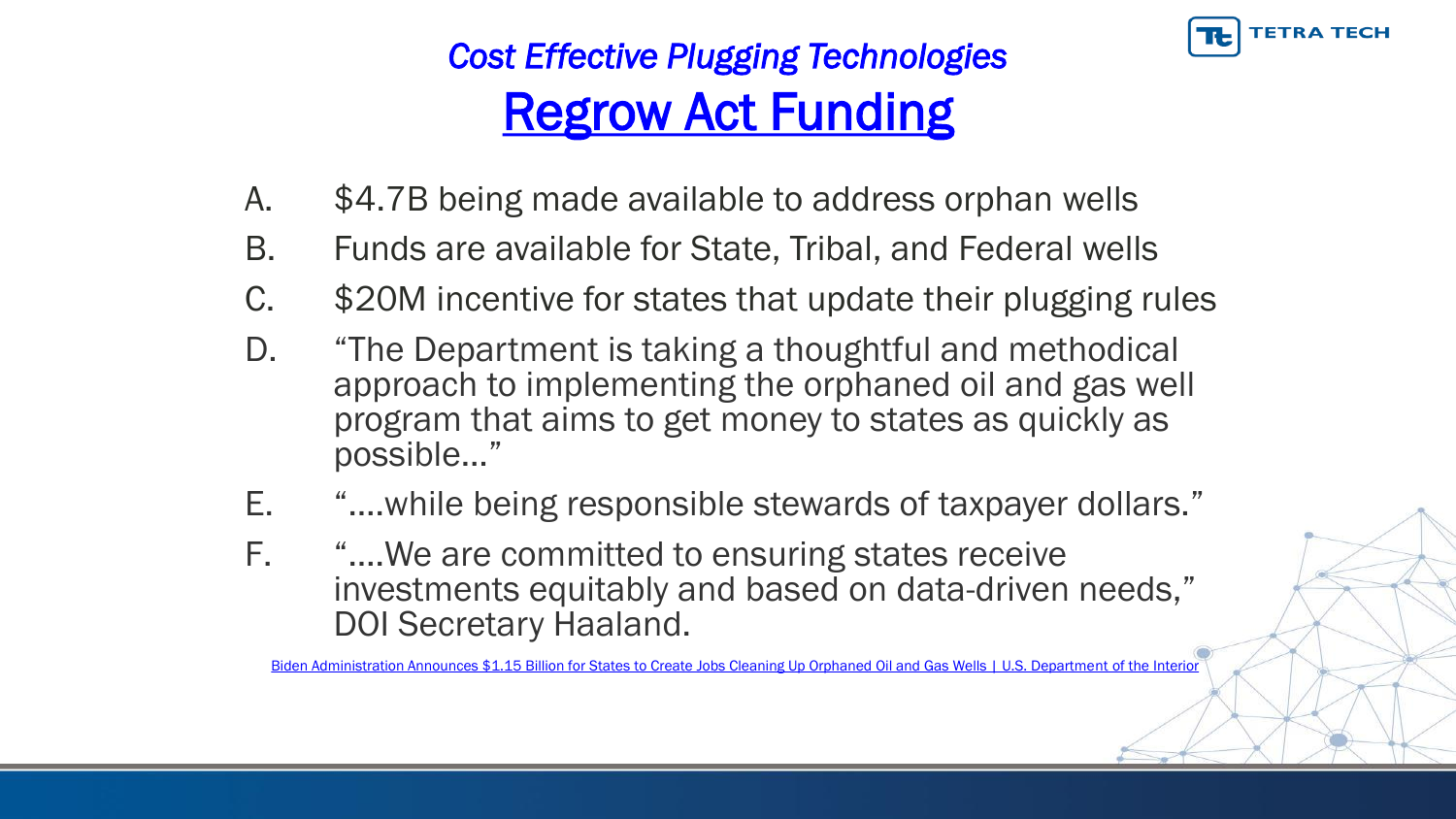

#### *Cost Effective Plugging Technologies*  **Baksheesh Baksheesh [Definition & Meaning -](https://www.merriam-webster.com/dictionary/baksheesh) Merriam-Webster**

- A. If something new for well P&As is good, then the E&Ps should be using it already when drilling, completing or producing, with an exception made for Artificial Magma
- B. Field supervision is always wise, regardless of the P&A technology used